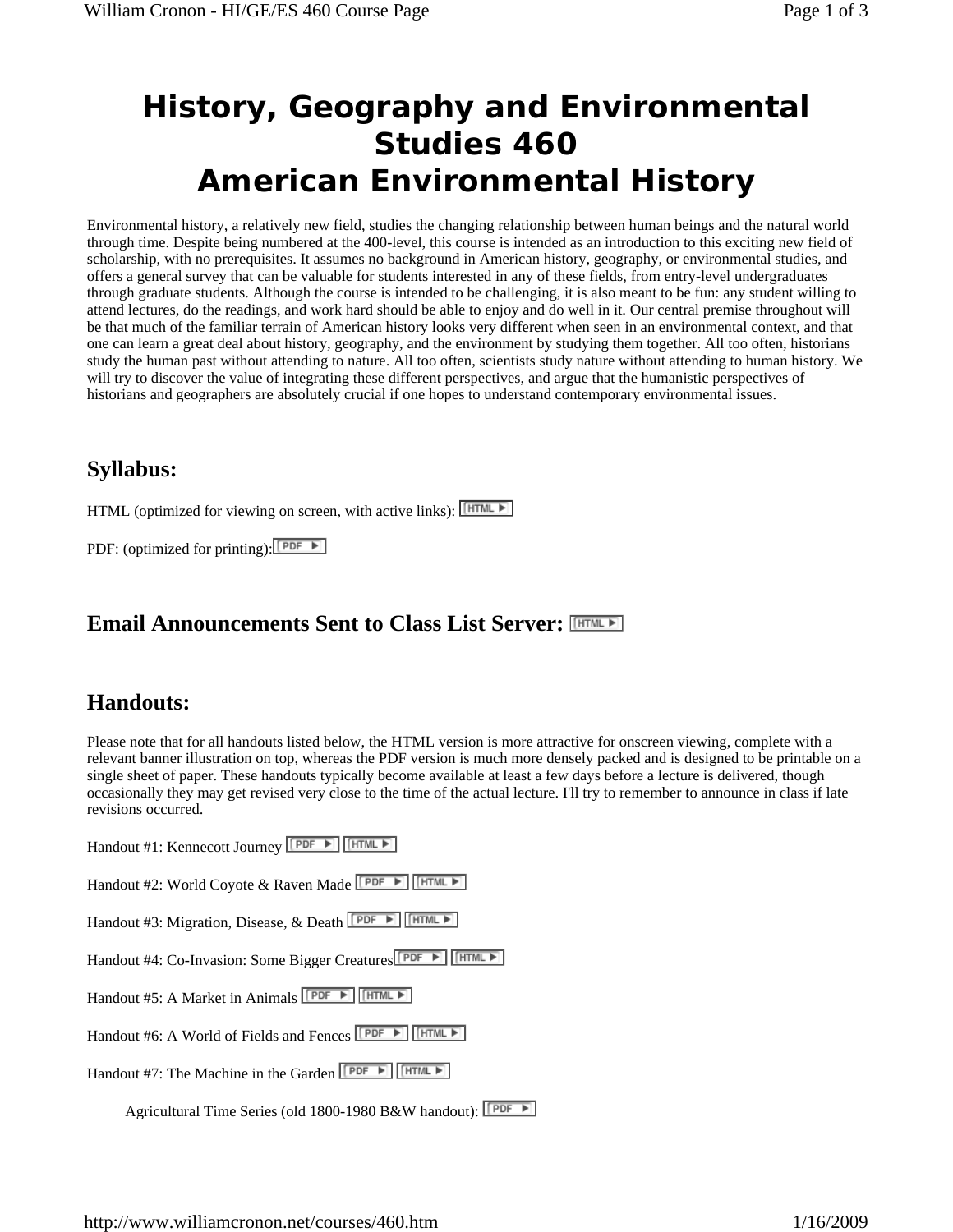Fall 2008

# **History / Geography / Environmental Studies 460**

## **AMERICAN ENVIRONMENTAL HISTORY**

**LECTURER**: Bill Cronon, 5103 Humanities (also 443 Science Hall).

**SECTION LEADERS**: Bill Cronon, Ari Eisenberg, Andrew Erickson, Adam Mandelman.

**Bill's Phone**: 265-6023. This has an answering machine on which you can leave messages if I'm not in. No calls to my home telephone number, please. A much better way to contact me is via email at wcronon@wisc.edu, but please do this sparingly; I receive 80-100 emails per day and it's all I can do (and sometimes quite a lot more!) to keep up with them all.

**Bill's Website**: Bill's website is at www.williamcronon.net, and the page for this course can be found at http://www.williamcronon.net/courses/460.htm. Be sure to bookmark and keep track of this link, since the page has many handouts and other materials helpful for students in the course. If you happen to lose track of it, a Google search of "William Cronon 460" is likely to yield this page as the top hit.

**Office Hours**: 9:45-11:45am Tuesdays, 5103 Humanities, first come first served. I would prefer to see you during regular hours, but will try to meet with you at other times if necessary. Please don't just stop by my office if you need to see me at times other than my office hours, however; email me first and make an appointment. I generally meet with students for appointments in 443 Science Hall.

**TA Offices**: Email is the best way to get in touch with your section leader if you need to contact them. Adam's email is mandelman@wisc.edu; Andrew's is aerickson@wisc.edu; and Ari's is eisenberg2@wisc.edu. They will circulate office hours and locations at the first section meeting of the semester.

**LECTURES** will be held on Mondays and Wednesdays, from 2:30pm-3:45pm, in 2650 Humanities.

### **INTRODUCTION**

Environmental history studies the changing relationships between human beings and the natural world through time. Despite being numbered at the 400-level, this course is intended as an introduction to this exciting new field of scholarship, with no prerequisites. It assumes no background in American history, geography, or environmental studies, and offers a general survey that can be valuable for students interested in any of these fields, from entry-level undergraduates through graduate students. Although the course is intended to be challenging, it is also meant to be fun: any student willing to attend lectures, do the readings, and work hard should be able to enjoy and do well in it. Our central premise throughout will be that much of the familiar terrain of American history looks very different when seen in its environmental context, and that one can learn a great deal about history, geography, and the environment by studying them together. All too often, historians study the human past without attending to nature. All too often, scientists study nature without attending to human history. We will try to discover the value of integrating these different perspectives, and argue that the humanistic perspectives of historians and geographers are absolutely crucial if one hopes to understand contemporary environmental issues.

We will be approaching American environmental history from at least three different angles. First, we will ask how various human activities have historically depended on and interacted with the natural world: how have natural phenomena and resources shaped patterns of human life in different regions of the continent? Second, we will trace the shifting attitudes toward nature held by different Americans during various periods of their nation's history: how have the human inhabitants of this continent perceived and attached meanings to the world around them, and how have those attitudes shaped their cultural and political lives? Finally, we will ask how human attitudes and activities have worked together to reshape the American landscape: how have people altered the world around them, and what have been the consequences of those alterations for natural and human communities alike? At the same time, we will be tracing the evolution of environmental politics in the United States, so that the course is also a history of conservation and environmentalism in our nation's political life down to the present.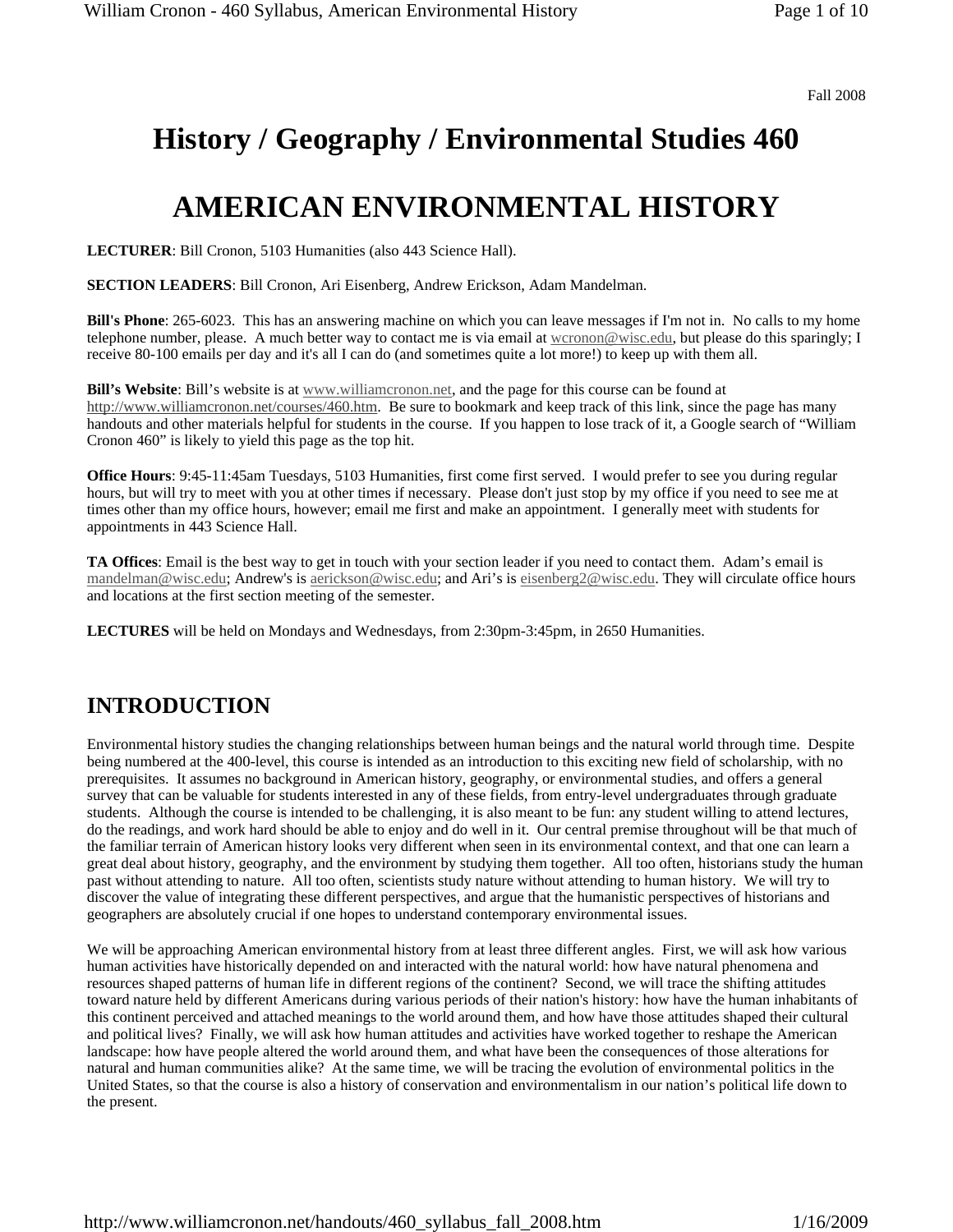#### **A NOTE ON THE READINGS**

This syllabus provides a detailed outline of what we'll be covering in the course, and we strongly advise you to refer to it often as you plan your studying. Readings are extensive, but they are generally not difficult; they have been chosen as much as possible to be fun and provocative as well as informative. All required texts are available at the University Bookstore. They are as follows (call numbers are included):

William Cronon, *Changes in the Land*, GF 504 N45 C76 2003 Aldo Leopold, *A Sand County Almanac*, QH81 L56 1966 David Nye, *Consuming Power: A Social History of American Energies*, HD9502 U52 N94 1998 David Stradling, *Conservation in the Progressive Era: Classic Texts*, QH76 C6545 2004 Donald Worster, *Dust Bowl*, F786 W87

I have cut the number of required textbooks quite significantly year in an effort to reduce costs for students; at the same time, the number of online readings has increased, as you'll see when you study the syllabus below. All required textbooks are available on reserve in Helen C. White library and/or at the Wisconsin Historical Society Library. You needn't purchase all of them, and you should feel free to read library copies or share books with classmates if you prefer. Other readings are available as course handouts or on electronic reserve either via your My UW page or on my personal website. *Please be sure you know how to access e-reserve readings and find my website by the end of the first week of classes.*

#### **COURSE GRADING**

The midterm exam counts for 20% of your grade, and the final for 30% of it; the paper counts for 30%; and section participation for the final 20%. Please note in particular that we take section participation very seriously in this course. Learning how to *talk* enthusiastically and intelligently about significant subjects is actually one of the most important skills you can learn in college, and this course is a great place to work on that skill. We'll be dealing with interesting readings about historical subjects that have important implications for our present and future, so it shouldn't be hard for you to come to section with questions and comments you'd like to share with other members of the group. Try to make a special effort to get to know not just your section leader, but the other students in your section. We promise this will not only make the course more enjoyable, but will add a lot to what you learn as well.

#### **EXAMINATIONS**

There will be two exams, a midterm and a final, each covering their respective halves of the course in their objective sections; the final will also require you to write comprehensive essays covering the course as a whole.

#### **THE PLACE PAPER** (5-6 pages; 6-10 pages for Honors undergrads and grad students):

This is due at the beginning of lecture on Monday, November 24, and is intended to give you an opportunity actually to *do* environmental history yourself as a way of synthesizing what you've learned from the entire course. In it, you are to choose some place--either located in Madison or somewhere you know well from your home or travels--and write a brief essay discussing your interpretation of some aspects of its environmental history, using materials we've studied in the class. Because this is a brief paper, you'll need to think carefully about what parts of your chosen place you wish to explore in your essay: it is far better to discuss a few aspects well than many aspects superficially. Write a description or tell a story that will explain to the reader how this place came to have the shape and qualities it has today. You should think of this paper is an exercise in historical, geographical, and environmental interpretation, asking you to read a small patch of landscape as a historical document of past environmental change.

Since we'd like you to be thinking about this paper from the very start of the semester, we'd like to offer you some suggestions for the how best to approach it. Remember that the most important aspect of this assignment is for you to have an experience trying to "read" an actual landscape. We fully understand that you don't know enough environmental history to construct a complete or fully accurate narrative of environmental changes that have shaped your chosen place. What we're looking for instead is that you take a long, careful look at the place and try to see it with unfamiliar eyes, taking nothing for granted but looking at everything you see there as if you'd never seen it before. Then ask how the things you see might have come to be there. (This assignment may go better and be more fun if you imagine that you're a visitor from outer space who's just landed and is trying to make sense of all the strange things you see around you: why on earth do people live this way? How did the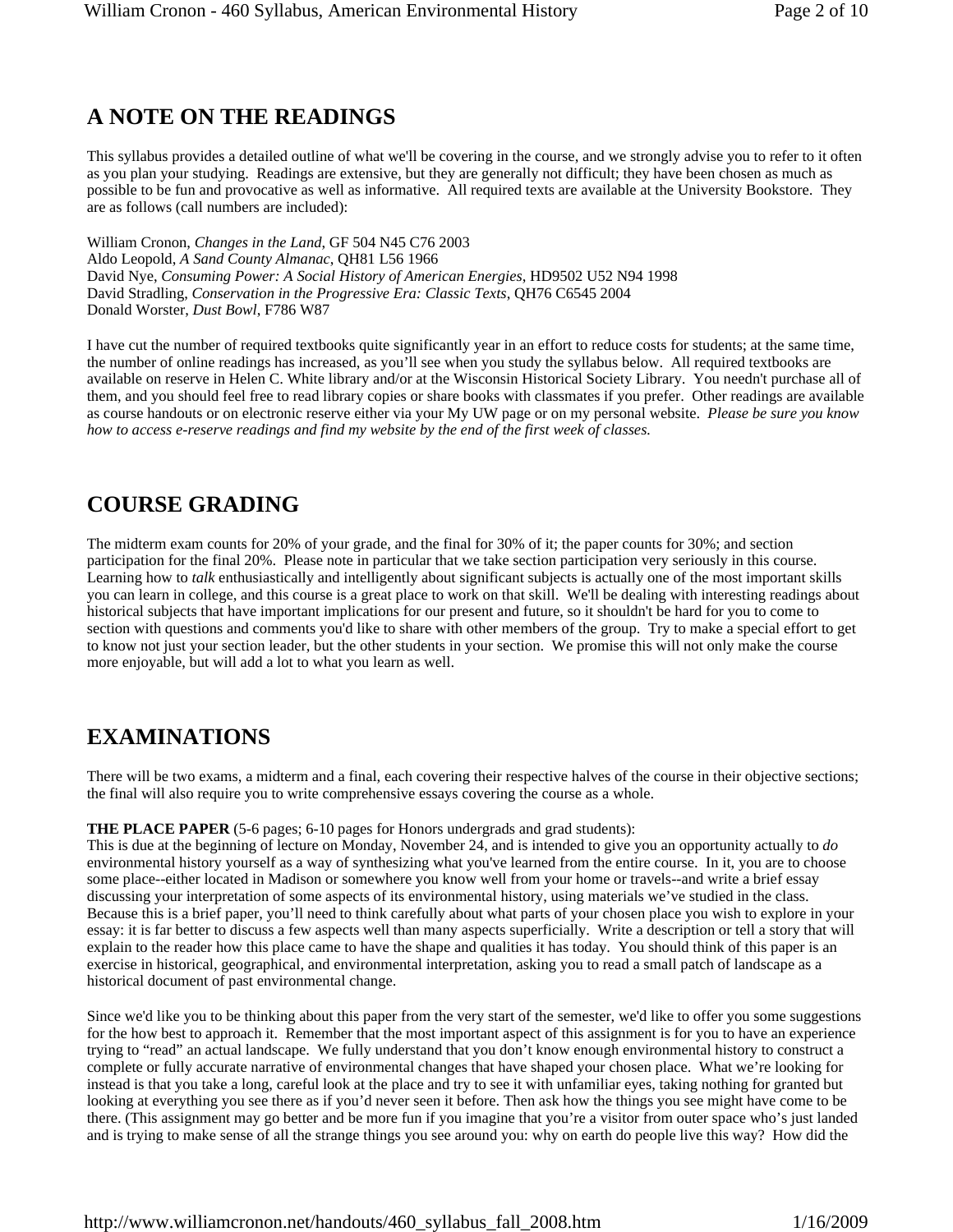lives of earlier inhabitants leave traces that can still be seen?) As the first lecture of the course suggests, the trick is to ask as many questions as you can about landscapes you ordinarily take for granted. (Remember, you can go back and reread that first lecture, which is printed as an essay called "Kennecott Journey" in the book *Under an Open Sky: Rethinking America's Western Past*, edited by myself; a PDF version of it is even more conveniently available on the course page of my website.) Use materials from the readings and from the lectures to help you think about the kinds of questions you want to ask, and do the best job you can answering these questions using the evidence you can find on the ground. Unless you have a background in field ecology, you'd probably do well not to worry too much about trying to identify individual species of plants and animals, though you should at least look closely at these just to see what you can figure out about the way they're arranged on the land; more importantly, though, look at the broader patterns of boundaries, buildings, street patterns, fence lines, utility services, etc., instead.

If you're having trouble choosing a place to write about, consider these suggestions right here in Madison; most can easily be applied to other locations as well:

- $\bullet$  <!--[if !supportLists]--> Walk along a railroad track for a mile or more (the one behind the Kohl Center that has become a bike path west of the intersection of Regent Street and Monroe Street would be a good choice) and think about its relation to the surrounding landscape. Ask how adjacent sites relate to the railroad, and how those relations may have changed with time. In what ways does the railroad divide the surrounding land, and in what ways does it connect it? How might these divisions and connections have changed with time?
- $\bullet$  <!--[if !supportLists]--> Spend an hour or two in a cemetery and see what you can learn from it as a historical document (the ones on both sides of the Speedway, just beyond Madison's West High School on Regent Street, are excellent for this exercise). What can you learn about the lives of those who are buried there: how long they lived, how they died, what their family relations were, etc.? What does the cemetery tell you about their attitudes toward life, death, and their place in the natural world? How does the physical form of the cemetery itself (as opposed to individual graves) reflect cultural attitudes toward nature?
- <!--[if !supportLists]--> Drive or bike west from the UW stadium along Regent Street, Speedway, and Mineral Point Road until you're well out into the agricultural countryside (if you can, go as far as Pine Bluff, or even to the point where the road finally ends at Highway 78, which would be a round trip of 20-30 miles). As you ride, look very closely at the changing spatial arrangement of streets, buildings, and settlement patterns. How do houses change? Look at their sizes, styles, presence or absence of garages and porches, nearness to neighboring houses, sizes of front and back yards, relation of residential and non-residential buildings, etc., etc. Look at the presence or absence of green space. As you drive west, you're essentially moving through neighborhoods that were built in each succeeding decade of the twentieth century. The spatial changes you see directly reflect chronological changes in the history of Madison's built environment and its relations to the surrounding landscape.
- <!--[if !supportLists]--> Try comparing two different residential neighborhoods in Madison and writing a brief paper on the key differences you notice between them. The City of Madison's Department of Planning & Development has put together a good series of walking tours you can take of historic neighborhoods in the city, easily accessed as downloadable documents from http://www.ci.madison.wi.us/planning/walkTour.html. You might try taking one or more of these tours, and then write about what you see along the way. Just be careful not to write a paper that only reports what you learn from the tour booklet; be sure to look at what you see and write about the landscape itself, supplementing the guide with additional library research if you can.
- $\bullet$  <!--[if !supportLists]--> Find the "Lost City" in the southeast part of the UW Arboretum and see what you can figure out about its past. This is an old failed subdivision from the early twentieth century which is now completely overgrown by the forest (it could be harder to find in deep snow!). You can find a map of where to locate it in the Arboretum visitor's center, and you could read about its past in Nancy Sachse's book, *A Thousand Ages*, QK 479 S16 1974.
- <!--[if !supportLists]--> Walk to the end of Picnic Point and spend time looking at the skyline of Madison. Think about the different human elements that make up that skyline, and ask yourself how and when they might have come to be there. Then go examine those same elements close up and read what you can from their sites. You may benefit from exploring the very detailed and prize-winning website for UW-Madison's Lakeshore Nature Preserve, which includes a great deal of environmental historical information at http://www.lakeshorepreserve.wisc.edu

Remember, the most important goal of this assignment is to look at a place, ask questions about it, and think about its past with reference to the historical and geographical phenomena you've learned about in this course. This is much harder when you're worrying about it in the abstract than when you're actually doing it. It really doesn't matter what place you pick. You could literally go to anywhere in Madison or your hometown and take a random walk through a neighborhood, thinking about everything you see along the way.

Although this is not primarily a paper based on written documents--we really do want you primarily to have the experience of trying to read an actual landscape--we also expect you to track down at least a few documents that will help you understand the changing landscape of your chosen place. For instance, looking at old photographs can be wonderfully suggestive about how your place has changed in the past. If you're writing about Madison, there are a couple excellent photographic histories of the city and the university which are on reserve at Helen C. White Library: David Mollenhoff's *Madison: The Formative*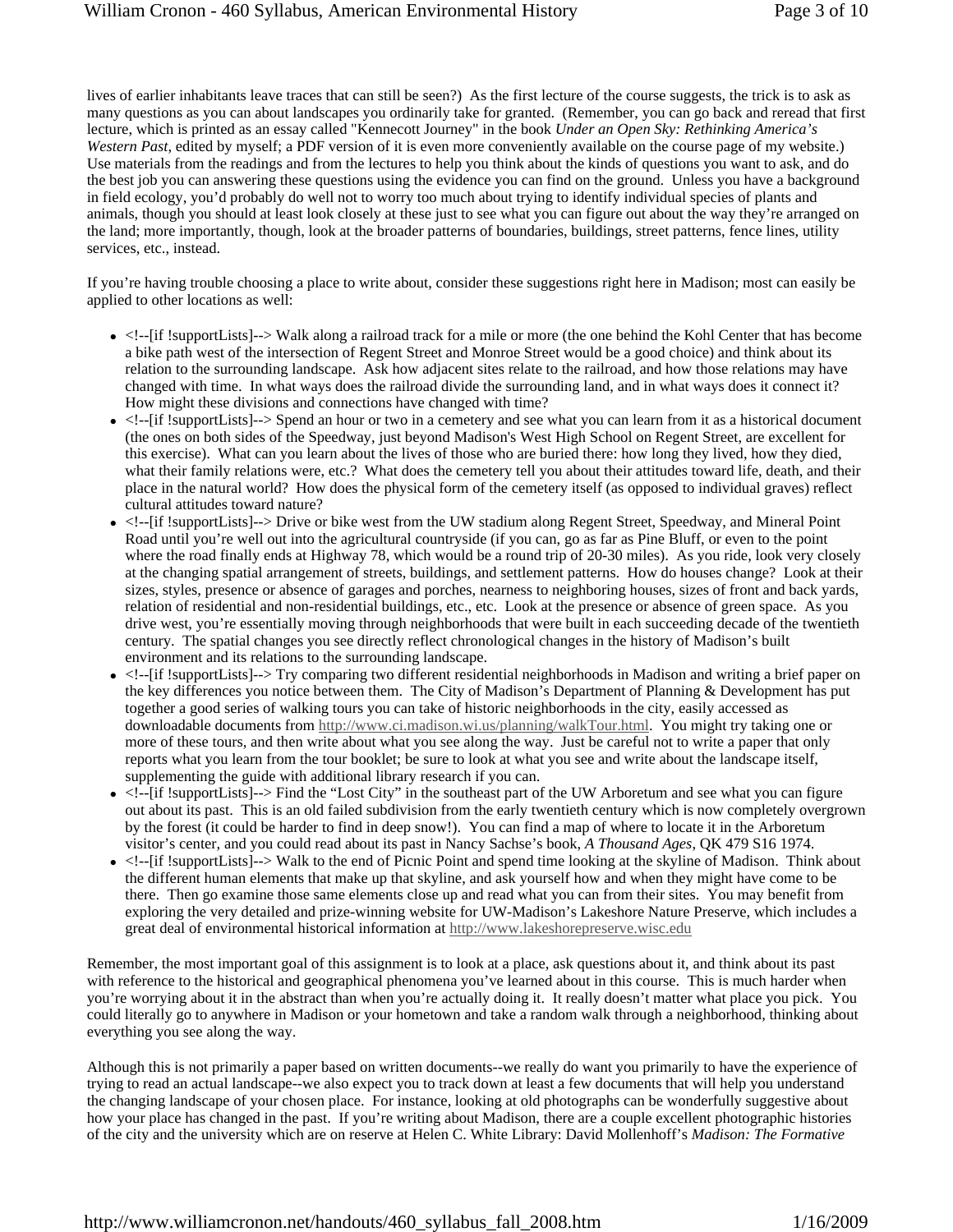*Years*, F589 M157 M64 1982; and Arthur Hove's *The University of Wisconsin: A Pictorial History*, LD 6128 H68 1991; there should be copies not just on reserve but in the non-circulating reference collection to; multiple copies of Mollenhoff's heavily illustrated book are in the Geography Library in Science Hall and the Wisconsin Historical Society Library as well. Even if you only spend half an hour looking through these, they could be extremely helpful to you, especially if you're having trouble with the assignment.

There are a number of ways you could learn more about your chosen place. The suggestions I've listed below relate mainly to Wisconsin places, but most would be equally well suited to other parts of the country as well.

- $\bullet$  <!--[if !supportLists]--> Look at old photographs of your chosen place. The State Historical Society's Iconographic Collection (located in the Archives on the 4th floor) has a vast collection of images of places from Wisconsin and elsewhere. Nothing is better than a picture for helping you see a past place and relate it to the present.
- Look at a series of maps of your chosen place to see how it has changed over time. The Cartographic Collection of the Geography Library in Science Hall can be very helpful here. Aerial photographs might also be very suggestive if they're available.
- If you've chosen an urban place, check out the amazing collection of bird's-eye views, most published during the nineteenth century, that have been digitized on the Library of Congress's American Memory website. The URL for these is: http://memory.loc.gov/ammem/gmdhtml/gmdhome.html. Check under "Cities and Towns" and search for the place about which you're writing, but don't hesitate to explore other parts of the website as well. The American Memory website is an extraordinary source for digital documents: photos, maps, texts, almost anything you can think of. There's a comparable collection of Wisconsin bird's-eye views at http://www.wisconsinhistory.org/whi/feature/birdseye/.
- <!--[if !supportLists]--> In the late 1920s or early 1930s, the Wisconsin Department of Natural Resources produced an extraordinary series of "Land Inventory Maps" which show the uses of land for every township in the state. These are available at the Archives of the Wisconsin Historical Society, and can be very helpful indeed for helping you understand changing rural land use. (You can read more about this amazing cartographic resource at http://steenbock.library.wisc.edu/general/bordner.html, and access the actual maps at
- http://digicoll.library.wisc.edu/EcoNatRes/subcollections/WILandInvAbout.shtml under "Land Economic Inventory." • If you want to go even further back in time, you could look at the original land survey records of the 1830s and 1840s, getting a rough sense of what the land looked like when the first American surveyors came through to impose the grid system upon it. These maps, along with the original surveyors notes, are now also available on-line, so you can peruse them for places you know at http://libtext.library.wisc.edu/SurveyNotes/.
- $\bullet$  <!--[if !supportLists]--> Track the changing population of the place in the manuscript census, which is available for every year between 1840 and 1930 except 1890 (for which the census records were destroyed in a fire). Microfilms of the census for every state in the country are available at the Historical Society. These will tell you who lived in a place, their family relationships, their birth places, their occupations, etc. If you're writing about a rural place in Wisconsin, you should also look at the manuscript records of the Agricultural Census, which give you a complete picture of the crops and animals raised on every farm in the state during the census years. These are in the Historical Society too, in the back left corner of the Reading Room.
- <!--[if !supportLists]--> If you're studying an urban area, look at old city directories, which often list the residents and businesses of a community not just alphabetically but according to their street address. A directory enables you almost literally to walk down the same street in the past that you've walked down in the present, seeing how the people and businesses have changed in the interval. See http://www.wisconsinhistory.org/hp/buildings/citydir.asp for tips.
- <!--[if !supportLists]--> Look at old county atlases or histories for your place. These were published for many counties in the Midwest primarily in the 1870s through the 1890s, so can give you lots of interesting information about your place during the nineteenth century. The Historical Society has an excellent collection.
- $\bullet$  <!--[if !supportLists]--> And of course: *talk* with people who have lived in your place for a long time.

#### **ADVICE ABOUT HOW TO WRITE YOUR PLACE PAPER (WITH THANKS TO ITS UNKNOWN AUTHOR)**

Finally, here are some tips about how to approach the *writing* of your place paper, and also about how we'll be grading it. I've adopted these from the excellent writing standards that a colleague at the Nelson Institute for Environmental Studies uses, and my colleague in turn adapted them from rubrics like this that have circulated widely on the Web. Although I'm not completely certain of the original author, two important earlier versions of the text below include Paul Halsall's "General Evaluation Rubric for College Papers" (www.fordham.edu/halsall/med/rubric.html), which was based in turn on Patrick Rael's "General Grading Rubric" (www.bowdoin.edu/writing-guides/). (These may have been inspired in part by rubrics used in grading AP essays.) This text has been slightly modified to fit this course, but is otherwise borrowed pretty completely from my colleague's version of the rubric.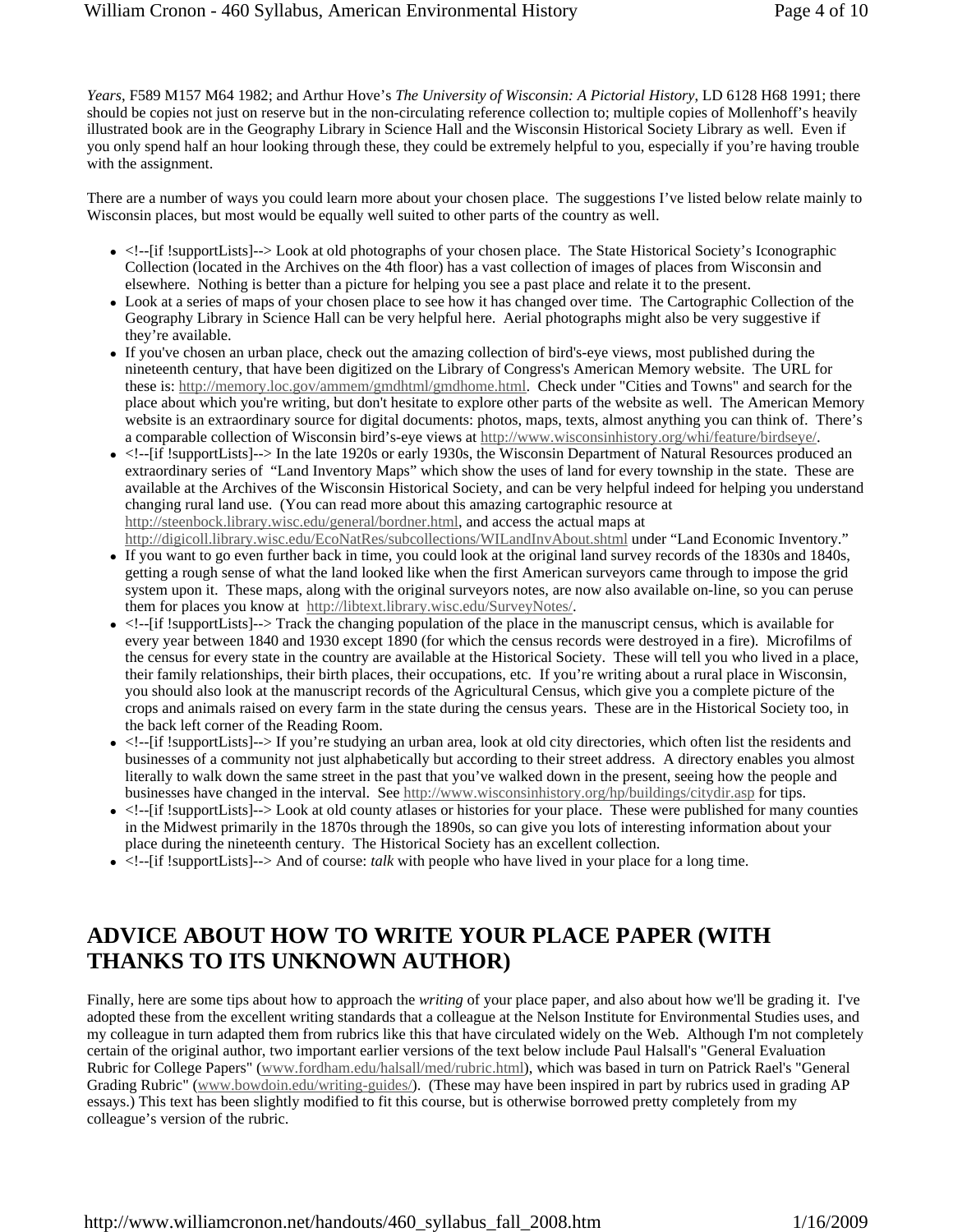Your goal in this Place Paper is to offer an original interpretation of your chosen landscape based on your own observations and research on the one hand, and on course readings and lectures on the other hand. We will evaluate your work using the following criteria:

**STRUCTURE**: Begin your paper by introducing the reader to your place, and by orienting the reader to the major questions and interpretive approaches you intend to use for understanding it. It's fine to start with an anecdote or a description of the place if you think that's the best way to proceed, but be sure to clarify early in the paper the main themes you'll be addressing. Following your introduction, build your essay as a series of well-structured paragraphs. Each paragraph should have a topic sentence, and usually 3 to 5 additional sentences that clearly support that topic sentence. Each paragraph should explain one major idea, not 3 or 4. Each paragraph should have a clear connection to the next. Pay attention to transitions! End with a strong conclusion that tells readers what they've learned about your place and why they should care about the interpretation you're offering of its history.

**ANALYSIS**: Why should the reader believe you? What arguments for and against your thesis make sense? How can you disprove counter-arguments, or account for evidence that seems to contradict your thesis? Your analysis should offer new ways to think of the material. All ideas in the paper should flow logically. Your argument should be identifiable, reasonable, and sound. Support your thesis with arguments based on evidence from your chosen landscape and from the primary and secondary sources you've researched. All sources should be clearly and accurately identified in footnotes or endnotes using a consistent citation format from a manual such as Kate L. Turabian's *Manual for Writers of Term Papers, Theses, and Dissertations*, itself based on the classic *Chicago Manual of Style*, which has recently been published in a new edition that pays much more attention to Internet resources and forms of citation.

**STYLE**: We will reward clear, active, powerful writing. PLEASE do not use the passive voice. Do not start sentences with "It is....", "There is..." or "There are...." Use active verbs. Revise your paper to remove wordiness, redundancy, passive voice, vagueness, and inactive verbs. Make sure that your grammar and spelling are correct. Careless errors, especially run-ons and comma splices, WILL lower your grade.

For example: This is an example of BAD writing: "It can be shown that farmland on the Great Plains was harmed by poor farming practices."

This is an example of BETTER writing: "Farmers on the Great Plains plowed on steep slopes, causing soil erosion."

What's the difference? In the first sentence, "It can be shown" is in the passive voice, starts with the word "It," and is wordy, redundant filler. The phrase doesn't wake up the reader, and it doesn't convey any meaning. Get rid of it.

The phrase "farmland was harmed" is an example of the passive voice. Do your absolute best to get rid of the passive voice. Your writing will be much more interesting and precise. The passive voice is usually a vague copout: you don't have to say who did what and why. Revising into active voice makes you think about who is responsible. For example, the second example tells us exactly who harmed the soil: "farmers plowed on steep slopes, causing soil erosion."

**ORIGINALITY:** Although you can get a good grade (a B) for presenting arguments developed in lecture and section, an A paper is one that develops original insights and arguments. We strongly encourage you to think for yourselves about the place you've chosen, giving evidence from course materials and readings, but pushing your insights based on your own observations and research.

#### **GRADING STANDARDS FOR PAPERS:**

**The Superior Paper (A: 94-100) Structure**: Your thesis and narrative are clear, insightful, original, sophisticated, even exciting. Your story and your arguments are well integrated with each other. All ideas in the paper flow logically; your argument is identifiable, reasonable, and sound. You have excellent transitions. Your paragraphs have solid topic sentences, and each sentence clearly relates to that topic sentence. Your conclusion is persuasive.

Analysis: You support every point with at least one example from your primary sources, all of which are flawlessly annotated using a standard citation format. You integrate quoted material into your sentences well. Your analysis is fresh and exciting, posing new ways to think of the material. You anticipate and successfully defuse counter-arguments.

Style: Your sentence structure, grammar, spelling, and citations are excellent. You have NO run-on sentences or comma splices. Your writing style is lively, active, and interesting. You use active verbs, and minimize the passive voice. You are not wordy or redundant.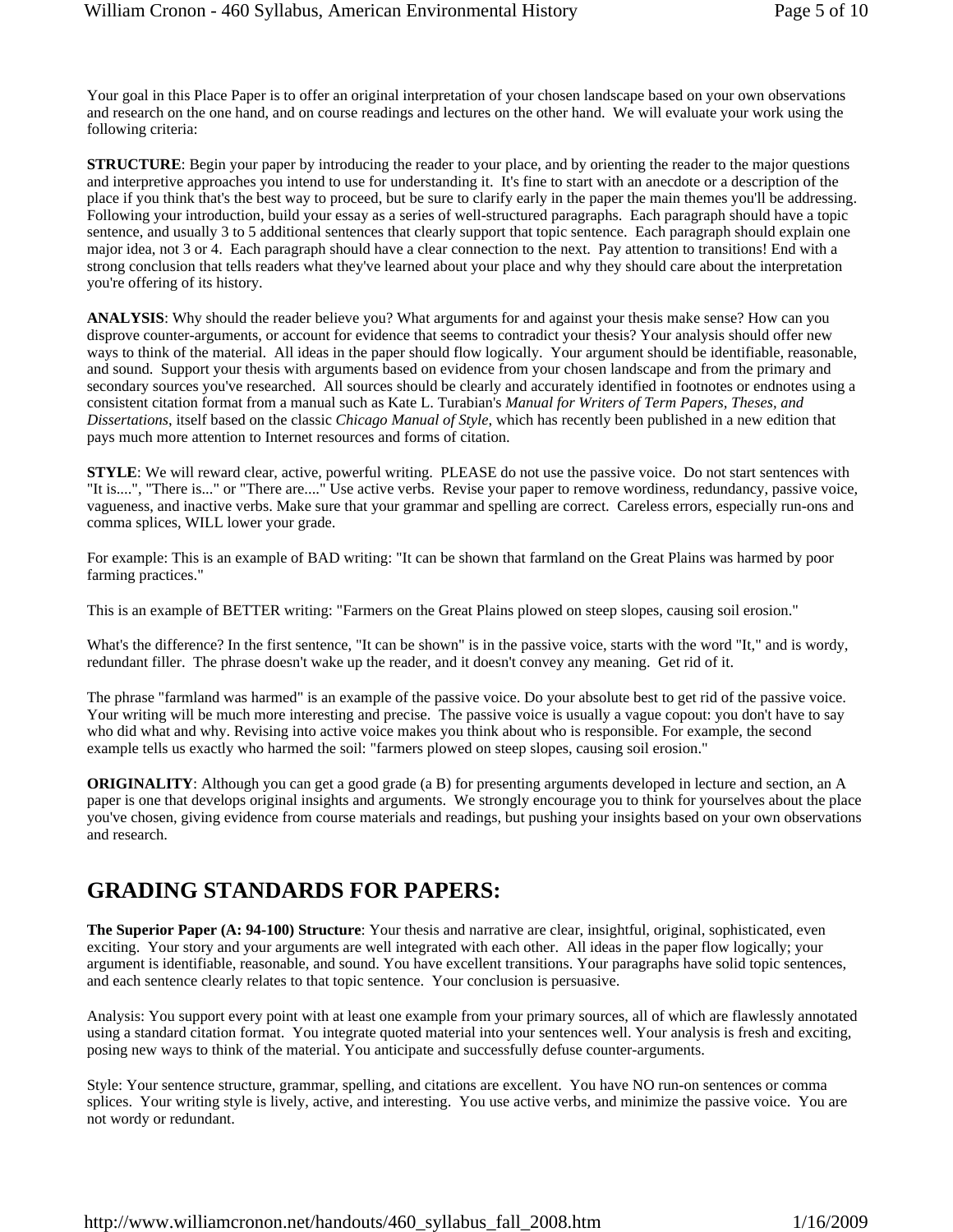Originality: Your narrative and arguments show a great deal of independent insight and originality.

**The Very Good Paper (AB 88-93) Structure**: Your thesis and narrative are clear, insightful, and original. Your argument flows logically and is sound. You may have a few unclear transitions. You end with a strong conclusion.

Analysis: You give examples to support most points, and you integrate quotes into sentences; your notes are nearly perfect. Your analysis is clear and logical, and even makes sense. You acknowledge counter-arguments.

Style: Your sentence structure, grammar, spelling, and citations are good. You have no more than one run-on sentence or comma splice. Your writing style is solid and clear. You use active verbs, and minimize the passive voice. You are not wordy or redundant.

Originality: Your arguments show independent thought.

**The Good Paper (B 82-87) Structure**: Your thesis and narrative are clear, but may not be insightful, original, or easily identified. Your argument is generally clear and appropriate, although it may wander occasionally. You may have a few unclear transitions, or paragraphs without strong topic sentences. You may end without much of a conclusion.

Analysis: You give evidence to support most points, but some evidence may appear where inappropriate, and not all are accurately cited. Your argument usually flows logically and makes sense, although some gaps in logic may exist. You may fail to address counter-arguments.

Style: Your writing style is clear, but not always lively, active, or interesting. You sometimes use the passive voice. You may become wordy or redundant. Your sentence structure, grammar, and spelling are strong despite occasional lapses.

Originality: You do a solid job of synthesizing material presented in lectures and readings, but do not develop your own insights or conclusions.

**The Borderline Paper (BC 77-81) Structure**: Your thesis and narrative may be unclear, vague, or unoriginal, and may provide little structure for the paper. Your paper may wander, with few transitions, few topic sentences, and little logic. Your paragraphs may not be organized coherently.

Analysis: You give examples to support some but not all points. Your points often lack supporting evidence, or else you use evidence inappropriately, often because there may be no clear point. Your quotes may be poorly integrated into sentences. You may give a quote, but then fail to analyze it or show how it supports your argument. Your logic may fail, or your argument may be unclear. You may not address counter-arguments. Your end may dwindle off without a conclusion.

Style: Your writing style is not always clear, active, or interesting. You use the passive voice, or become wordy or redundant. You have repeated problems in sentence structure, grammar, punctuation, citation style, or spelling. You may have several run-on sentences or comma splices.

Originality: You do a fair job synthesizing material presented in lectures and sections, but do not develop your own insights or conclusions.

**The "Needs Help" Paper (C 70-76) Structure**: Your thesis and narrative are difficult to identify, or may be a bland restatement of an obvious point. Your structure may be unclear, often because your thesis is weak or non-existent. Your transitions are confusing and unclear. Your paragraphs show little structure. The paper is a loose collection of statements, rather than a cohesive argument.

Analysis: Your examples are few or weak. Citations are flawed or missing altogether. You fail to support statements, and the evidence you do give is poorly analyzed or integrated into the paper. Your argument may be impossible to identify. Ideas may not flow at all, usually because there is no argument to support. The view of the topic may seem simplistic, with little effort to grasp possible alternative views.

Style: Your writing has problems in sentence structure, grammar, and diction. You have frequent major errors in citation style, punctuation, and spelling. You may have many run-on sentences and comma splices.

Originality: You do a confusing or poor job synthesizing material presented in lectures and sections, and do not develop your own insights or conclusions.

**The Bad Paper (D or F 0-69):** A bad paper shows minimal lack of effort or comprehension. The arguments are very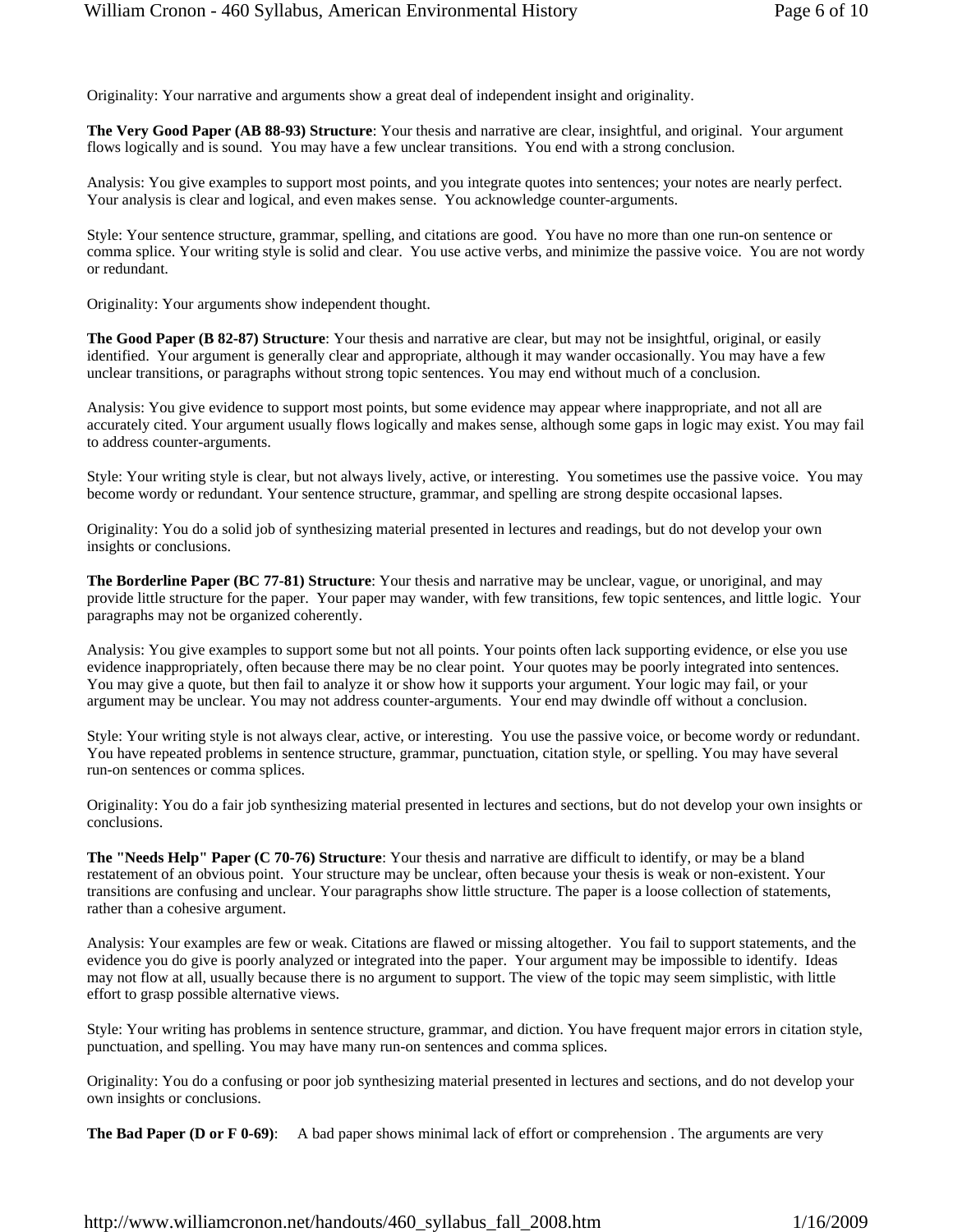difficult to understand owing to major problems with mechanics, structure, and analysis. The paper has no identifiable thesis, or an incompetent thesis. It's difficult to tell that you've come to class.

In summary: we ask that you think seriously and creatively about the content of this paper, and that you write it as well as you know how. You will be evaluated for the quality and concision of your prose as well as for the breadth and depth of the thought you put into it. That said, please try to relax and have fun with the essay: it's your chance to play with the ideas in the course, and to test out different ways of looking at this complicated material. **Be forewarned that late essays will be marked down by** *at least* **one-third of a grade (and significantly more as lateness increases) unless other arrangements are made well prior to the due date.** 

#### **IMPORTANT: LAPTOP POLICY**

Because the majority of lectures take place in a darkened room with PowerPoint presentations, because bright laptop screens are distracting to other students in this environment, and because the temptation to multitask has become so enormous now that wireless connections to the Internet are available in most lecture halls, the use of laptop computers or other screen-based devices is not permitted during lectures or discussion sections. If you have a medical reason for needing to use a laptop or other screen-based device that has been authorized by the McBurney Center, please let us know.

# **WEEKLY OUTLINE OF LECTURES AND ASSIGNMENTS**

**IMPORTANT**: In the following outline, lecture topics are arranged into thematic "weeks" that do **NOT** correspond with ordinary calendar weeks, so don't be confused about this. For the purposes of this course, most "weeks" consist of a Wednesday lecture, the following Monday lecture, and the following section; this way, all discussion sections will be assured of having heard the same lectures and done the same readings by the time they meet. Occasionally (usually right before an exam), one of these thematic "weeks" may involve a number of lectures less than or more than two. The parenthetic number after each week's title is the approximate number of pages of reading assigned for that week.

### **WEEK 1: INTRODUCTORY: DOING ENVIRONMENTAL HISTORY (23)**

3 Sept: Introduction: Conversing with the Earth

8 Sept: The World That Coyote and Raven Made

SECTION: If you'd like, you can reread Bill's opening lecture, the original version of which is a published essay: William Cronon, "Kennecott Journey: The Paths Out of Town," in William Cronon, George Miles, and Jay Gitlin, eds., *Under an Open Sky: Rethinking America's Western Past* (New York: W. W. Norton, 1992), 28-51, which is also available on Bill's website as a link under "Other Resources" on our course webpage. For maximum benefit, it's probably best to do this **after** you've heard the lecture.

**PLEASE NOTE THAT DISCUSSION SECTIONS WILL MEET DURING THE FIRST AND SECOND WEEKS OF THE SEMESTER. For the second discussion section, you'll be asked to bring a "found object" to class that somehow relates to the environmental history of a place you're considering writing about for your final paper.**

#### **WEEK 2: INVASIONS (46)**

10 Sept: Migration, Disease, and Death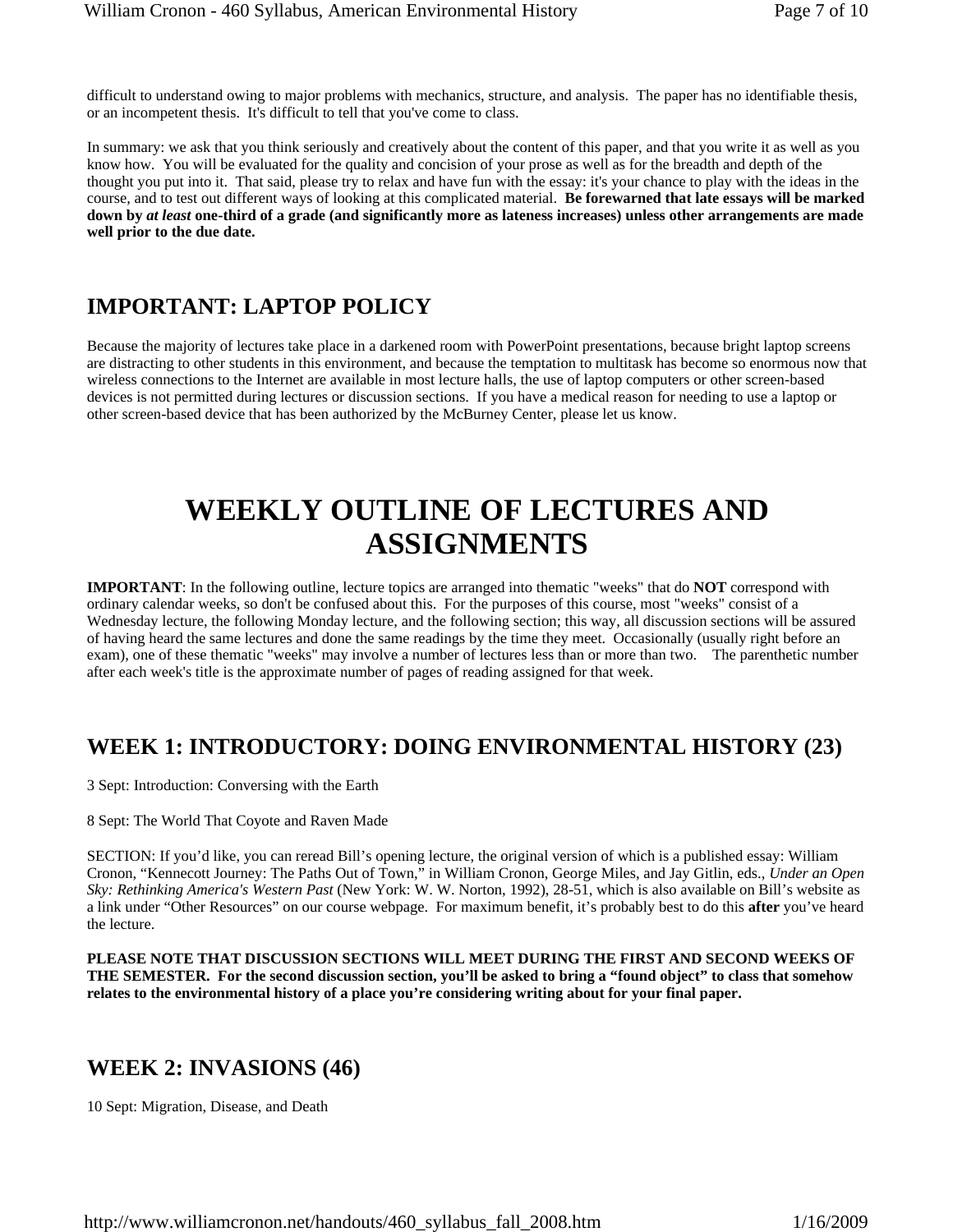15 Sept: Co-Invasion

SECTION: Alfred W. Crosby, "Virgin Soil Epidemics as a Factor in the Aboriginal Depopulation in America," *William & Mary Quarterly*, Third Series, 33:2 (April 1976), 289-99. (Online Library Reserve)

William M. Denevan, "The Pristine Myth: The Landscape of the Americas in 1492," *Annals of the Association of American Geographers*, 82:3 (1992), 369-85. (Online Library Reserve)

Charles C. Mann, "1491," *Atlantic Monthly*, 289:3 (March 2002), 41-53. (Online Library Reserve)

Thomas Vale, 1998. "The Myth of the Humanized Landscape: The Example from Yosemite National Park," *Natural Areas Journal*, 18:3 (1998), 231-236. (Online Library Reserve)

#### **WEEK 3: REWORKING THE LAND (228)**

17 Sept: Selling Animals

22 Sept: A World of Fields and Fences

SECTION: Cronon, *Changes in the Land*, xi-185 (of 20th anniversary edition, including Afterword). (If you buy a used copy of the first edition of the book, the new Afterword is available in our Online Library Reserve.)

#### **WEEK 4: THE COUNTRY AND THE CITY (154)**

24 Sept: The Machine in the Garden: Agricultural Revolutions

29 Sept: The Flow of the River: Industrial Revolutions

SECTION: Nye, *Consuming Power*, 1-154. (Available on-line through UW-Madison's .netLibrary subscription as an ebook, but that probably isn't the best way to read it.)

### **WEEK 5: RETHINKING NATURE (8)**

1 Oct: Mountain Gloom, Mountain Glory: Sublime and Picturesque

6 Oct: Improving Nature

SECTION: Romanticism handout (Bill's Course Webpage)

**Tours of Wisconsin Historical Society Collections for Final Place Paper Assignment** (gather in first-floor lobby, 816 State Street): Tuesday, October 7, 4:30-5:30pm Wednesday, October 8, 4:00-5:00pm (right after lecture) Thursday, October 9, 4:30-5:30pm

#### **WEEK 6: LANDSCAPES OF DEATH (20)**

8 Oct: Hunters and Hunted

13 Oct: Even the Oceans Fail

SECTION: Dan Flores, "Bison Ecology and Bison Diplomacy: The Southern Plains from 1800 to 1850," *Journal of American* 

http://www.williamcronon.net/handouts/460\_syllabus\_fall\_2008.htm 1/16/2009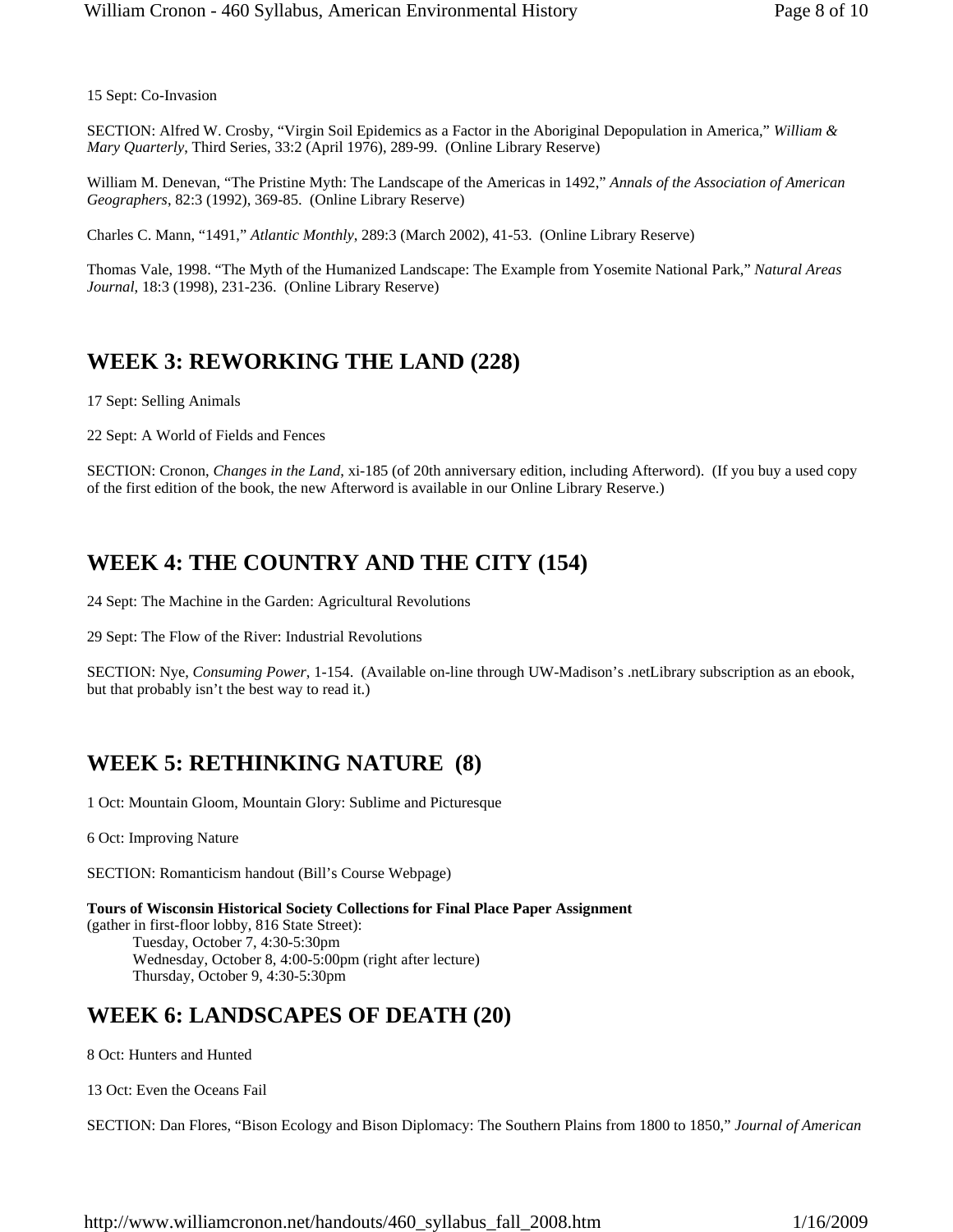*History*, 78:2 (September 1991), 465-85.

### **WEEK 7: MIDTERM WEEK: EXAM, AND RESEARCHING PLACE PAPERS**

15 Oct: Exploring Past Landscapes: An Introduction to Researching Your Place Paper

*15 Oct: EVENING REVIEW SESSION FOR MIDTERM EXAM, 6:30-8:00pm, 1100 Grainger Hall*

#### *20 Oct: MID-TERM EXAM*

*SECTION: Discuss topics for final place papers.*

### **WEEK 8. CONTRADICTIONS OF PROGRESSIVE CONSERVATION (116)**

22 Oct: The Conservation Vision

27 Oct: The Child in the Garden

SECTION: Stradling, *Conservation in the Progressive Era: Classic Texts*, vii-106.

If you're interested, explore Library of Congress's American Memory website on early history of conservation: http://lcweb2.loc.gov/ammem/amrvhtml/conshome.html.

## **WEEK 9: SEEING LIKE A STATE (168)**

29 Oct: Planning Against Disaster

3 Nov: Resources for War, Hot and Cold

SECTION: Worster, *Dust Bowl*, 3-97, 182-254 (skim remainder if you have time).

### **WEEK 10: WILDERNESS AND THE LAND ETHIC (78)**

5 Nov: Wilderness and Nature's Economy

10 Nov: Killing What One Loves: Paradoxes of Preservation

SECTION: Leopold, *Sand County Almanac*, 6-19, 127-9, 137-41, 237-95. (If you're using another edition, read the

essays entitled "Good Oak," "Red Legs Kicking," "Thinking Like a Mountain," and Part IV of the Book, "The Upshot.").

## **WEEK 11: RACHEL CARSON AND A NEW ENVIRONMENTALISM (3)**

12 Nov: The Fallout of Silent Spring

17 Nov: Silent Spring documentaries (in-class screening).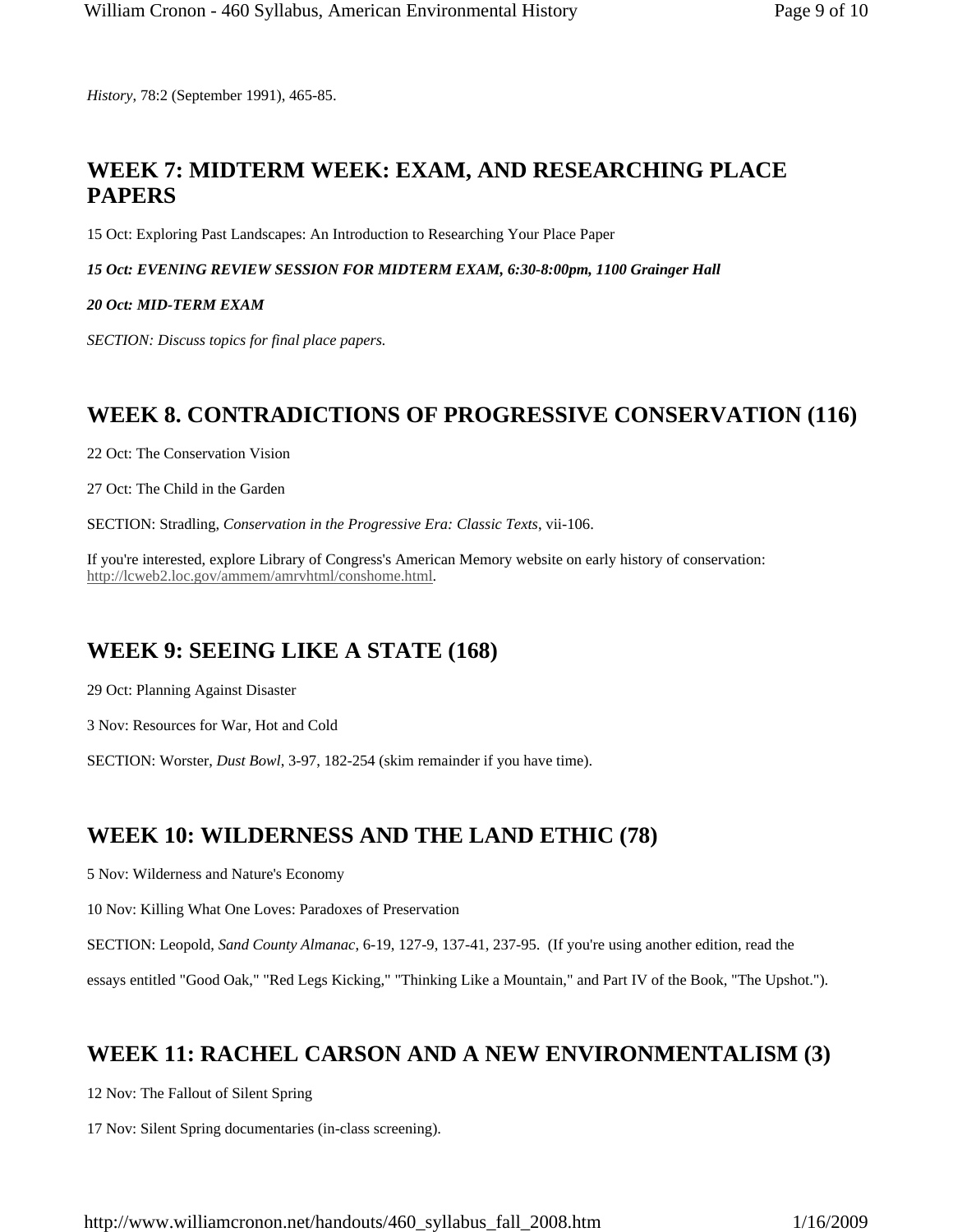SECTION: Carson, "A Fable for Tomorrow" (Online Library Reserve)

(Discuss documentary and oral excerpt from Rachel Carson's *Silent Spring* this week; reading is light so you can be researching and working on your place paper.)

#### **WEEK 12: TOWARDS EARTH DAY**

19 Nov: Environmentalism Triumphant?

24 Nov: Regulation to the Rescue

SECTION: No Sections This Week

**PAPER DUE AT START OF LECTURE ON MONDAY, NOVEMBER 24.**

#### **WEEK 13: HIDDEN COSTS AND BACKLASH (108)**

26 Nov: Toxic Torts

27 Nov: **THANKSGIVING**

1 Dec: Energy Crises

SECTION: Nye, Consuming Power, 156-264.

#### **WEEK 14: UNCERTAIN FUTURES (online reading)**

3 Dec: The Death of Environmentalism?

8 Dec: People Who Live in Glass Houses

10 Dec: That Which We Tame

SECTION: Michael Shellenberger and Ted Nordhaus, "The Death of Environmentalism," along with accompanying critical comments on the Grist website: http://www.grist.org/news/maindish/2005/01/13/doe-intro/.

Alan Weisman, "Earth Without People," *Discover* (February 6, 2005). (Online Library Reserve)

#### **REVIEW SESSION FOR FINAL EXAM: SUNDAY, DECEMBER 14, 7:00- 8:30pm, 3650 Humanities**

#### **FINAL EXAM: TUESDAY, DECEMBER 16, 2:45p, 3650 Humanities**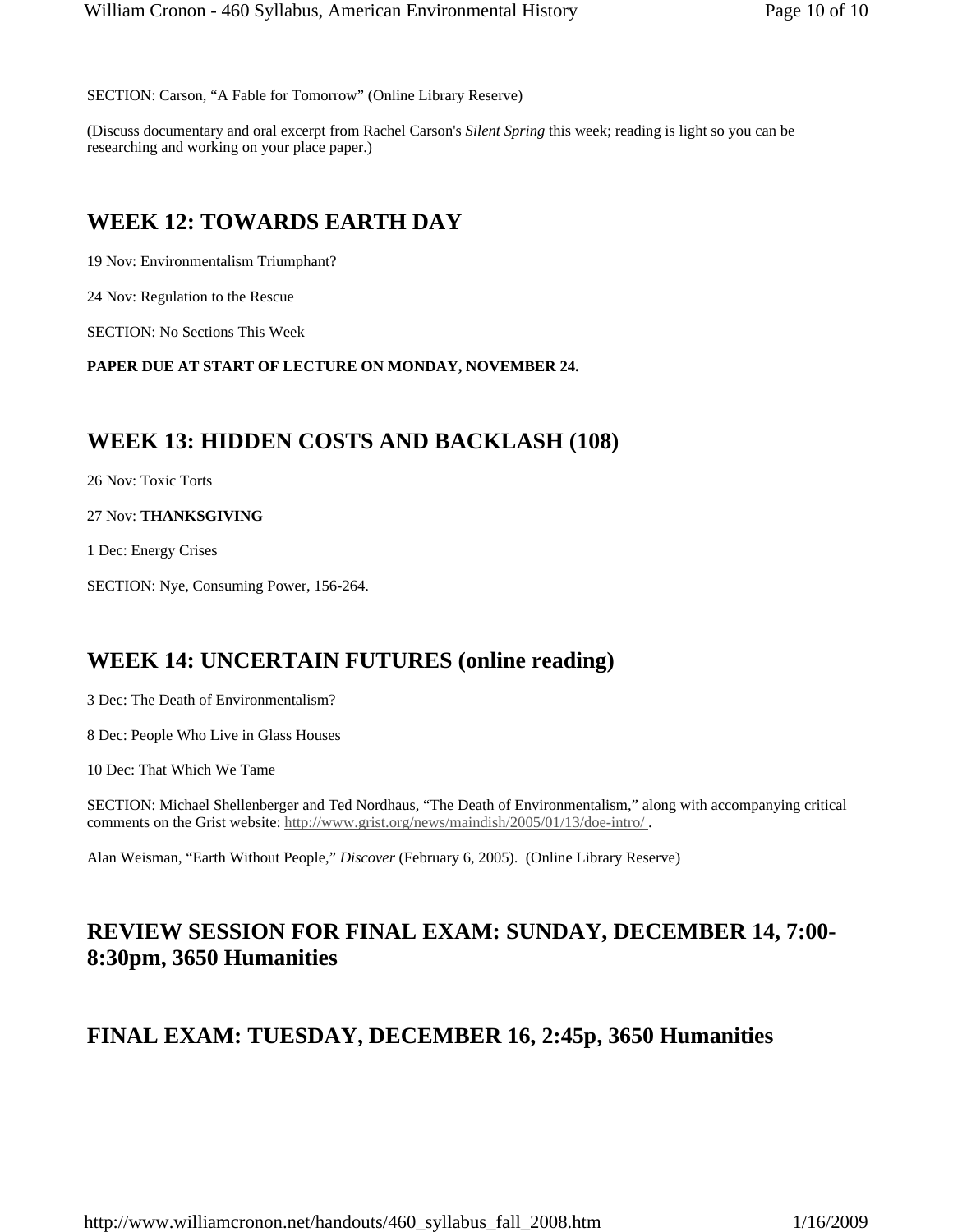Agricultural Time Series (Black and White): PDF F FINE

Agricultural Time Series (Color): PDF ► FIME F

Handout #8: The Flow of the River  $\sqrt{\frac{\text{PDF}}{\text{OPT}} \cdot \text{HTML}}$ 

Handout #9: Mountain Gloom, Mountain Glory **FEPLE HERMLE** 

Romanticism Readings: **PDF** ►

Handout #10: Improving Nature **PDF FIGURE** 

Handout #11: Hunters and Hunted **FILE FILES** 

Handout #12: Even the Oceans Fail **PDF ▶** FINE ▶

Handout #13: Wonders of Libraries, Joys of Information **FEDEL FINE FILE** 

Handout #14: The Conservation Vision **FEE** 

Handout #15: Nurturing Nature: The Child in the Garden **[PDF B]** [HTML B]

Handout #16: Planning for Disaster FEE FEE

Handout #17: Strategic Resources and the Population Bomb **PDF F** [HTML F]

Handout #18-19: Wilderness and the Land Ethic **PDF F** 

Handout #20: The Fallout of Silent Spring **PDF FI** [HTML F]

Handout #21: Environmentalism Triumphant? **FECALL FINCE** 

Handout #22: Regulation to the Rescue **FOR A FINIL A** 

Handout #23: Toxic Torts **PDF ▶ FINE FINE** 

Handout #24: Energy Crises PDF ► HTML ►

Handout #25: Environmental Backlash **FRISH FINE FINE FINE FI** 

Handout #26: People Who Live in Glass Houses **PDF ▶ FINE ▶** 

Handout #27: That Which We Tame **FEP F** FHTML **F** 

#### **Place Paper Assignment**

Place Paper assignment described (excerpted from syllabus): FITML

Click **here** for a collection of past student papers written to fulfill the final "place paper" assignment in 460.

**Kelly Roark's Tips for Successful Place Papers**

This handout was prepared by TA Kelly Roark to help students in her discussion sections in 2005, and I've decided to make it